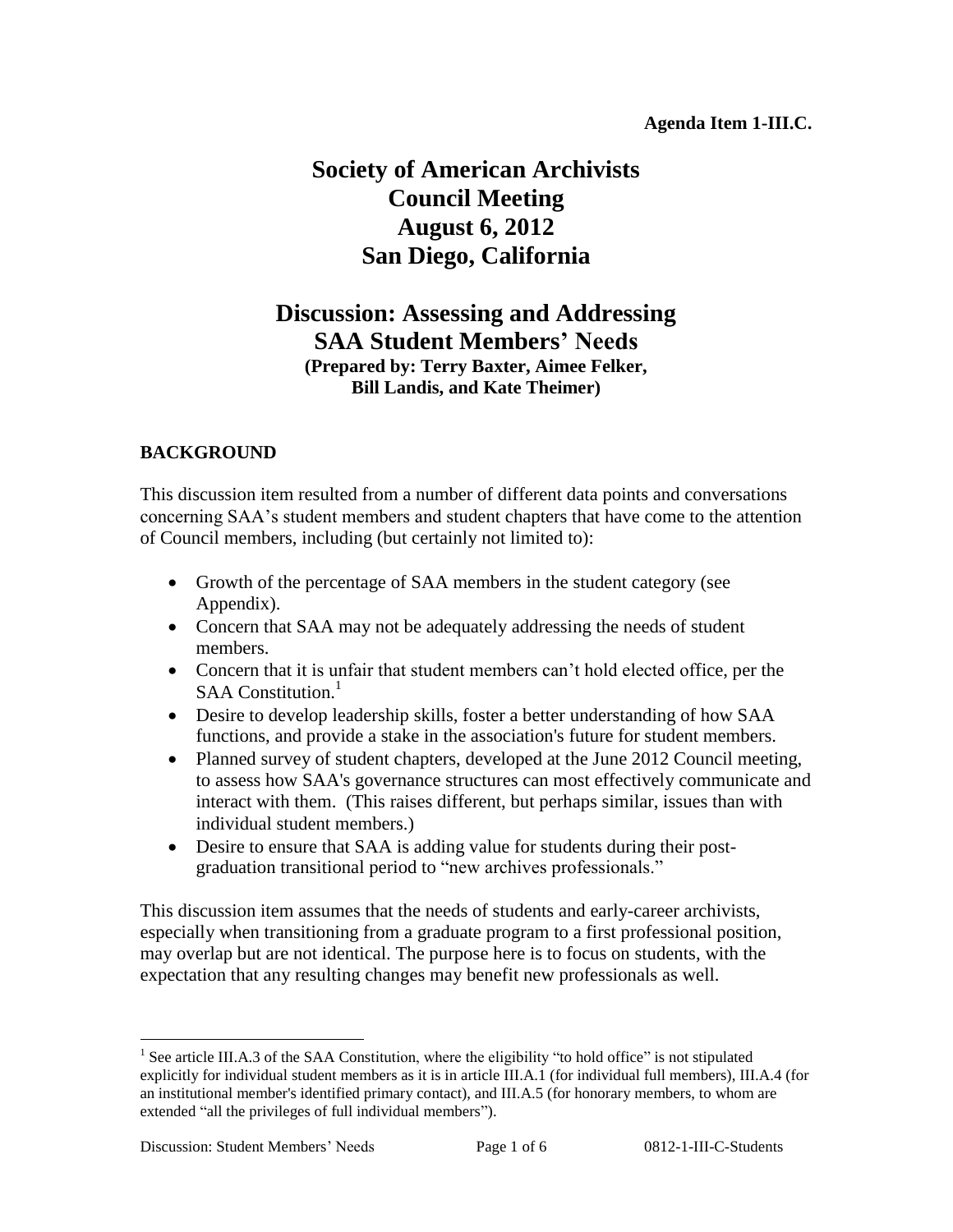## **DISCUSSION**

In considering the needs of student members of SAA and the organization's duly constituted student chapters (there are currently 34), some fundamental issues and questions should be considered. Many of these will require more focus and analysis than the Council will be able to give them. These issues and questions include, but are not limited to, the following:

## *Understanding the needs of student members***:**

- 1. Is it true that the Council (and perhaps SAA members more broadly) does not fully appreciate and understand the issues and concerns of student members? Were these effectively captured in the recent member survey? Are the needs of student members significantly different than those of other SAA members? If yes, are there other formal mechanisms that would help to surface them for Council in the future?
- 2. How does SAA's relationship with student chapters affect its relationship with individual student members? What is the ideal principal communication channel between student chapters and the Council?
- 3. What is the purpose of designating a student membership within SAA? For example, is it primarily to provide students a window into the profession and discounts on books, or is it to extend to them the full benefits of an SAA membership?
- 4. What role can and should archival educators play in conveying or representing student member needs?
- 5. Is there more that SAA could do to add value for students, between graduation and obtaining a first professional job, to assist in their transition into early career archivists, records managers, and other allied professionals?
- 6. Do student members feel disengaged from SAA's governance and leadership? If this is an issue of concern, can steps be taken to address it?

## *Representing student viewpoint and concerns***:**

- 1. Are SAA and the Council adequately addressing the needs of students? If not, what more could be done?
- 2. Would the Council benefit from hearing the point of view of a student member as part of its deliberations? If so, how could this best be achieved?
- 3. Could participant observer<sup>2</sup> status for a student member provide better guidance to the Council in its routine activities and deliberations? If so, would the benefits of this opportunity outweigh the costs? Or is it effective for the Council simply to seek student input through organizational channels only when it perceives that an issue may be of interest to or have an impact on SAA's student members?
- 4. The SAA Constitution does not allow student members to serve in elected offices. Should this be reconsidered?

 $\overline{a}$ 

<sup>2</sup> For a definition of *participant observation* see Wikipedia, [http://en.wikipedia.org/wiki/Participant\\_observation,](http://en.wikipedia.org/wiki/Participant_observation) accessed 14 July 2012.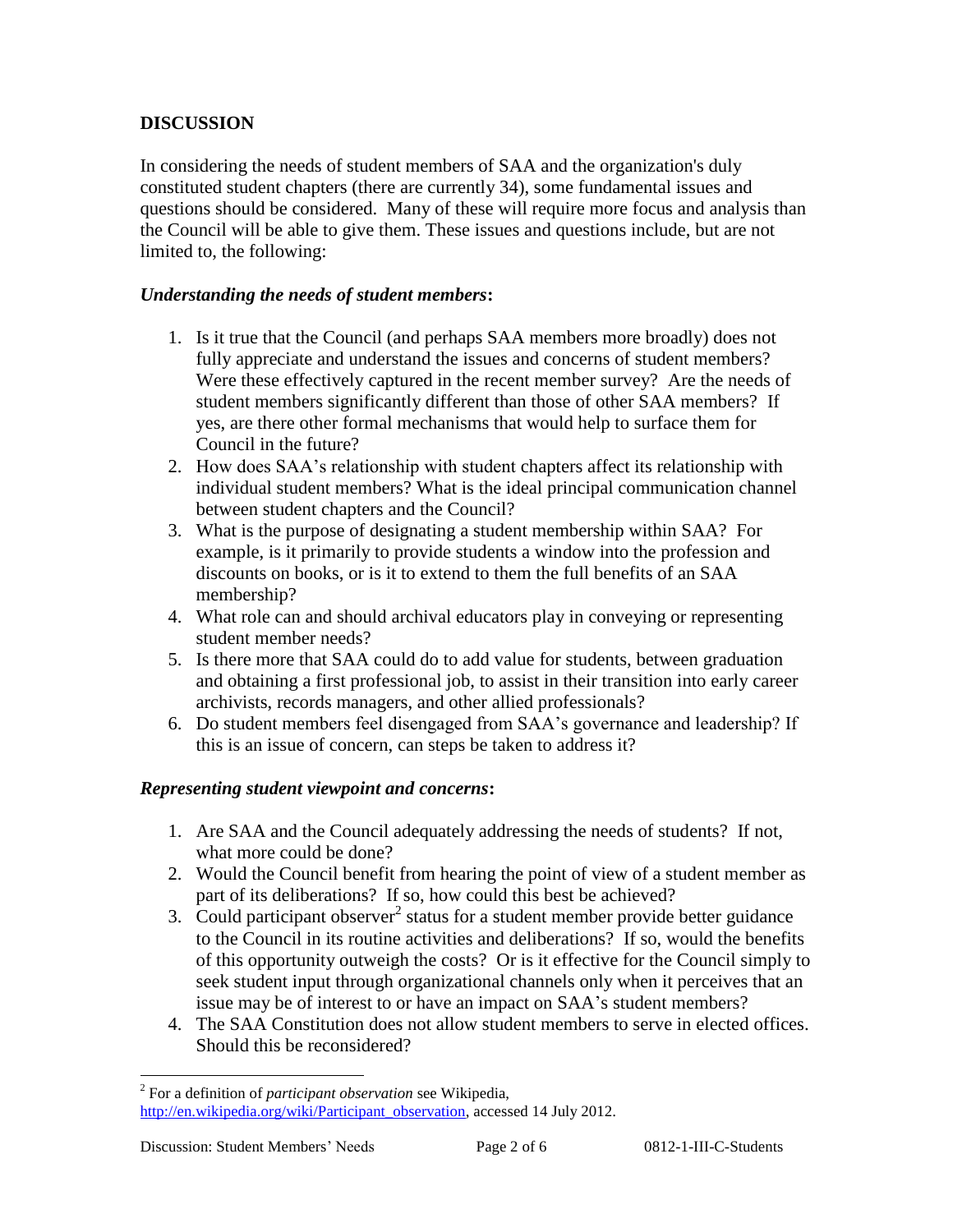## **RECOMMENDATION**

One logical way of addressing the issues raised in this Discussion Item would be to appoint a task force, with both student and governance representation, to explore and consider these issues. The following draft charge for a **Task Force on SAA Student Members and Student Chapters** is provided should the Council choose to take this option.

#### **I. Purpose**

The Task Force on SAA Student Members and Student Chapters will consider and analyze data sources, including those that SAA has already gathered or is gathering (e.g., Member Satisfaction Survey, Survey of SAA Student Chapters, SAA governance documents), with a focus specifically on student members. Additionally, the task force may, if it chooses, gather additional data or feedback from targeted groups within the Society. Guided by, but not limited to, questions identified in this charge, the task force will recommend to the Council specific actions that SAA can consider to improve engagement and communication with and support for student members, both while they are engaged in graduate education programs and during their transition to a first professional position.

#### **II. Task Force Selection, Size, and Length of Term**

The task force will comprise six members appointed by the SAA Vice President, three of whom represent the perspectives of student members and three the perspectives of SAA's governance infrastructure (SAA's officers<sup>3</sup> should not be task force members). All task force members must be current members of SAA.

#### *Governance perspective*:

The SAA Council, Membership Committee, and Finance Committee will recommend candidates from their membership when so requested by the Vice President, who will appoint one task force member from each of these groups.

#### *Student perspective*:

The Students and New Archives Professionals (SNAP) Roundtable will recommend candidates from its membership for one member of the task force when so requested by the Vice President. Following an open call to current SAA student members by the Vice President, two additional task force members will be appointed.

One member representing the governance perspective and one the student perspective will serve as co-chairs of the task force, to be appointed to this role by the Vice President.

A member of the SAA staff will serve as a liaison to the task force to assist it in accomplishing its work.

The length of term for task force members will be through the end of February 2014, unless altered by Council.

 $\overline{a}$ <sup>3</sup> See SAA Constitution, article V.A.1.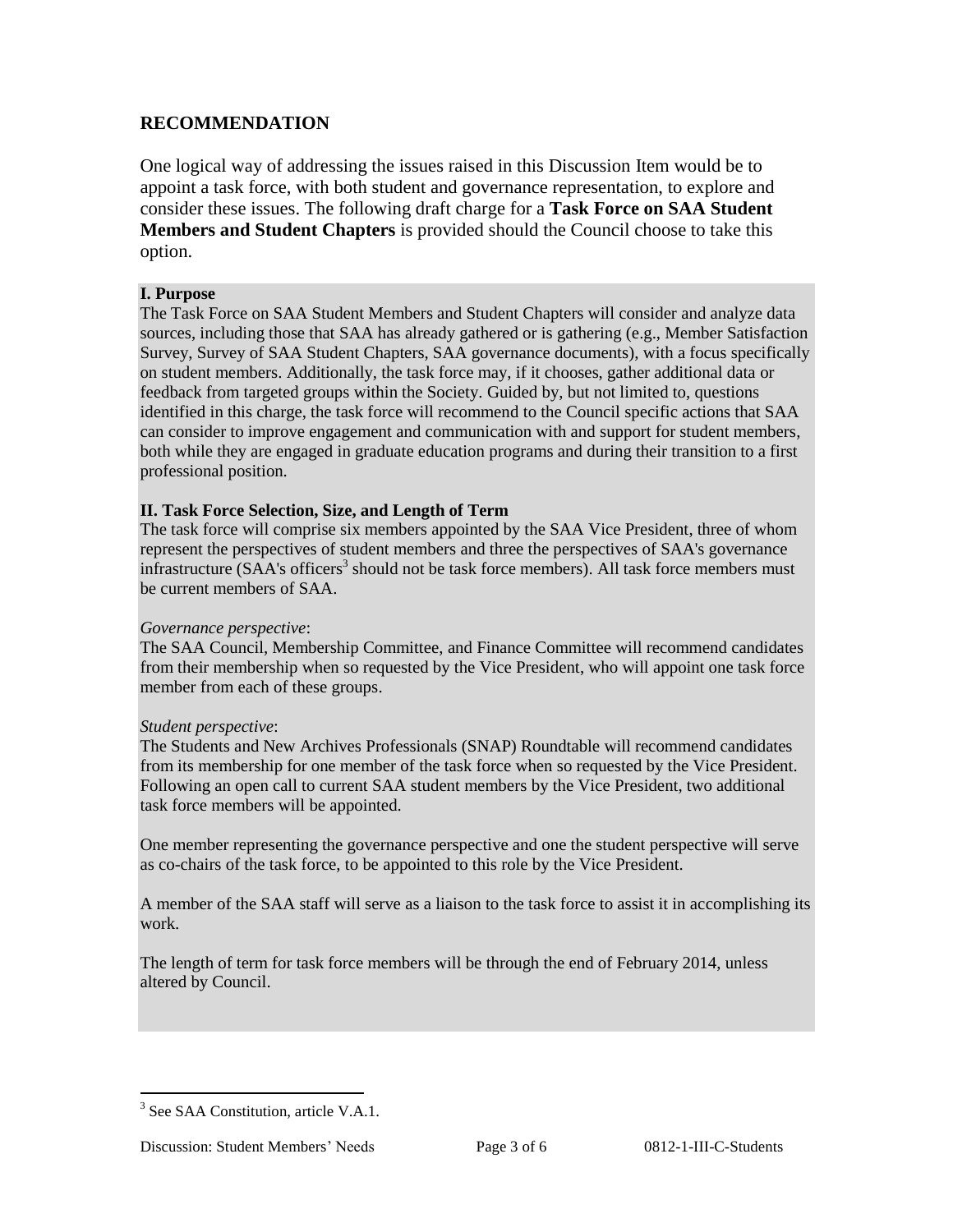#### **III. Reporting Procedures**

The task force will provide interim reports on its progress in accordance with the deadline for submitting such reports for the January and May 2013 Council meetings. These interim reports may identify specific questions for Council consideration and feedback.

A draft final report and recommendations will be delivered in accordance with the deadline for submitting such reports for Council consideration at its August 2013 meeting. The final report and recommendations, addressing any feedback from the Council, will be delivered in accordance with the deadline for submitting such reports for the Council's January 2014 meeting.

#### **IV. Duties and Responsibilities**

#### **Task force activities:**

- The primary responsibility of the task force is analyzing existing data sources, considering pertinent issues and questions identified in this charge and others if relevant, and making concrete recommendations to the Council for possible action relating to SAA student members and student chapters.
- The task force will gather existing data sources concerning student members and services targeted for them, including surveys in which student member and/or student chapter input was identified, with the assistance of the SAA staff liaison, and analyze those data.
- A limited amount of additional, formal data gathering may be useful for the task force, but the Council does not envision this as a major focus of the task force's work.
- The task force may, if it chooses, use social media to solicit informal feedback from SAA members as it considers issues and questions and shapes its recommendations for Council consideration and action.
- The task force may make a request, in accordance with the timetable set forth by the Executive Director, for a lunchtime brown bag forum during the 2013 Annual Meeting in New Orleans to solicit in-person engagement with SAA members.

#### **Issues and questions for task force consideration:**

#### *Understanding the needs of student members***:**

- 1. Is it true that the Council (and perhaps SAA members more broadly) does not fully appreciate and understand the issues and concerns of student members? Were these effectively captured in the recent member survey? Are the needs of student members significantly different than those of other SAA members? If yes, are there other formal mechanisms that would help to surface them for Council in the future?
- 2. How does SAA's relationship with student chapters affect its relationship with individual student members? What is the ideal principal communication channel between student chapters and the Council?
- 3. What is the purpose of designating a student membership within SAA? For example, is it primarily to provide students a window into the profession and discounts on books, or is it to extend to them the full benefits of an SAA membership?
- 4. What role can and should archival educators play in conveying or representing student member needs?
- 5. Is there more that SAA could do to add value for students, between graduation and obtaining a first professional job, to assist in their transition into early career archivists, records managers, and other allied professionals?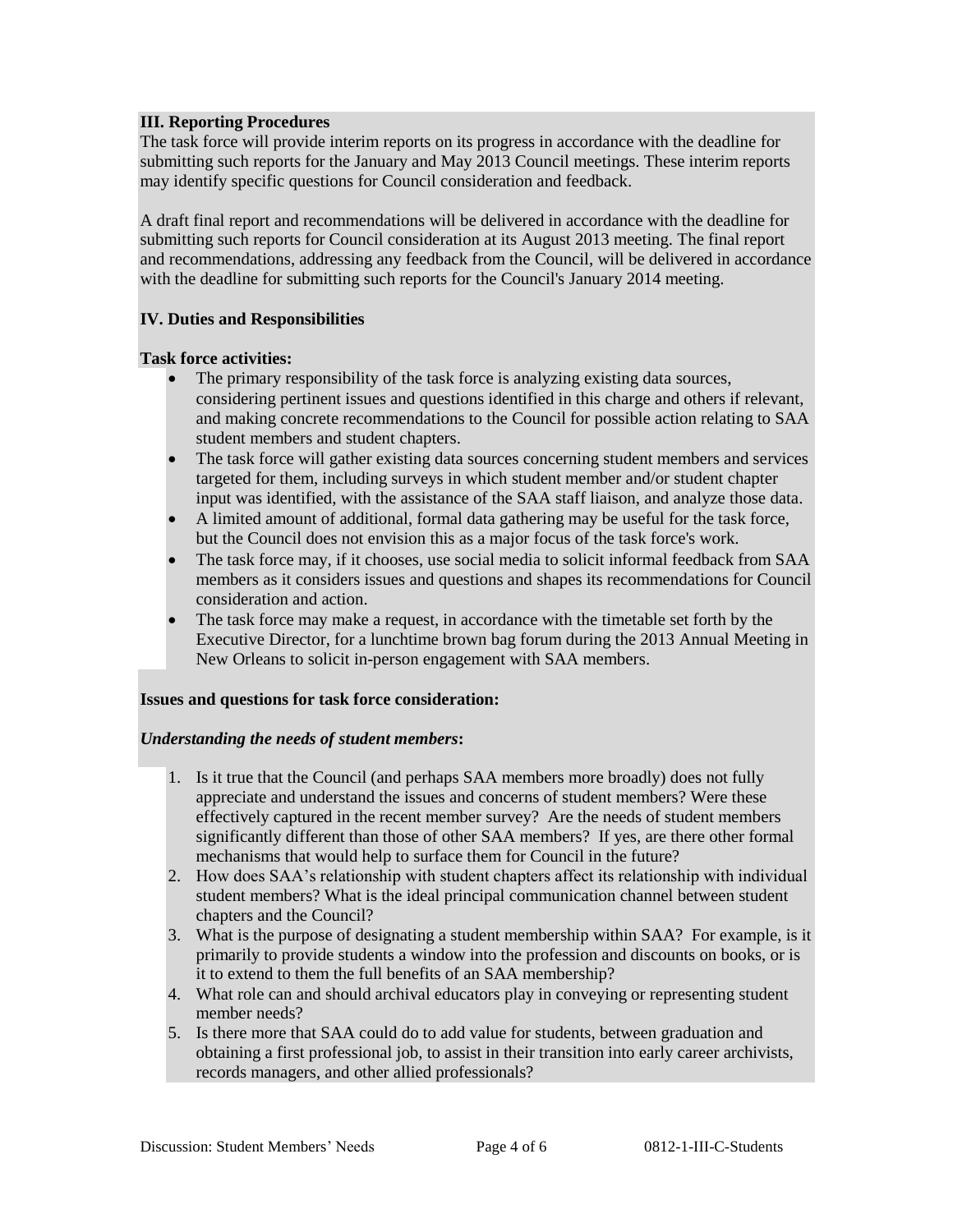6. Do student members feel disengaged from SAA's governance and leadership? If this is an issue of concern, can steps be taken to address it?

### *Representing student viewpoint and concerns***:**

- 1. Are SAA and the Council adequately addressing the needs of students? If not, what more could be done?
- 2. Would the Council benefit from hearing the point of view of a student member as part of its deliberations? If so, how could this best be achieved?
- 3. Could participant observer<sup>4</sup> status for a student member provide better guidance to the Council in its routine activities and deliberations? If so, would the benefits of this opportunity outweigh the costs? Or is it effective for the Council simply to seek student input through organizational channels only when it perceives that an issue may be of interest to or have an impact on SAA's student members?
- 4. The SAA Constitution does not allow student members to serve in elected offices. Should this be reconsidered?

### **V. Meetings**

The task force will accomplish its work primarily through email, conference calls, Skype, and/or Google+ hangout sessions. Should it desire to do so, the task force may make a request, in accordance with the timeline set forth by the Executive Director, for conference hotel space for an unfunded, in-person meeting at the 2013 Annual Meeting.

 $\overline{a}$ 

<sup>4</sup> For a definition of *participant observation* see Wikipedia, [http://en.wikipedia.org/wiki/Participant\\_observation,](http://en.wikipedia.org/wiki/Participant_observation) accessed 14 July 2012.